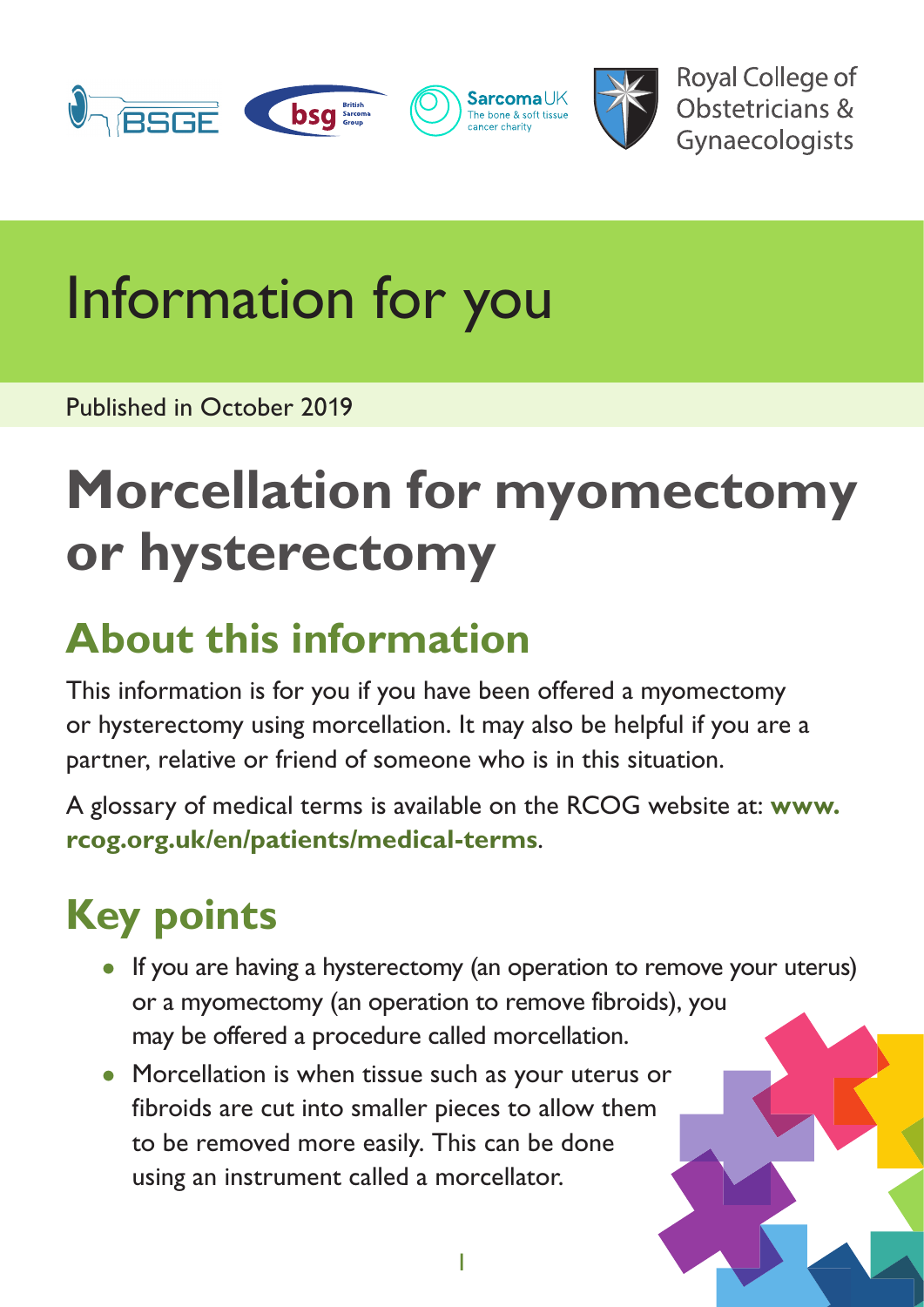- The use of morcellation may mean you can have your operation done laparoscopically (using small cuts on your abdomen) or vaginally. This can mean a quicker recovery for you than having open surgery (with a large cut on your abdomen).
- There are risks with morcellation including the chance that an undiagnosed cancer, called uterine sarcoma, can be spread during the surgery.
- Your healthcare professional should discuss the individual risks of your surgery, including the risk of morcellation, with you before you have your operation. This will allow you to make a choice that is right for you.

#### **What is myomectomy?**

Myomectomy is the surgical removal of **[fibroids](https://www.rcog.org.uk/en/patients/medical-terms#f)** from your uterus (womb). Myomectomy can be done laparoscopically (keyhole surgery), by laparotomy (open surgery with a larger cut on your abdomen) or, in specific situations, vaginally.

#### **What is hysterectomy?**

Hysterectomy is the surgical removal of your uterus. It can be done laparoscopically (keyhole surgery), by laparotomy (open surgery with a larger cut on your abdomen) or vaginally. A total hysterectomy involves the removal of your uterus as well as your **cervix** while a subtotal hysterectomy involves removal of the uterus only. Your ovaries and fallopian tubes may or may not be removed depending on your individual situation and your preferences.

#### **What is morcellation?**

Morcellation involves cutting uterine or fibroid tissue into smaller pieces to allow removal laparoscopically, vaginally or through smaller cuts on your abdomen. This is often done using a device called a morcellator which electrically or mechanically cuts the tissue into smaller pieces.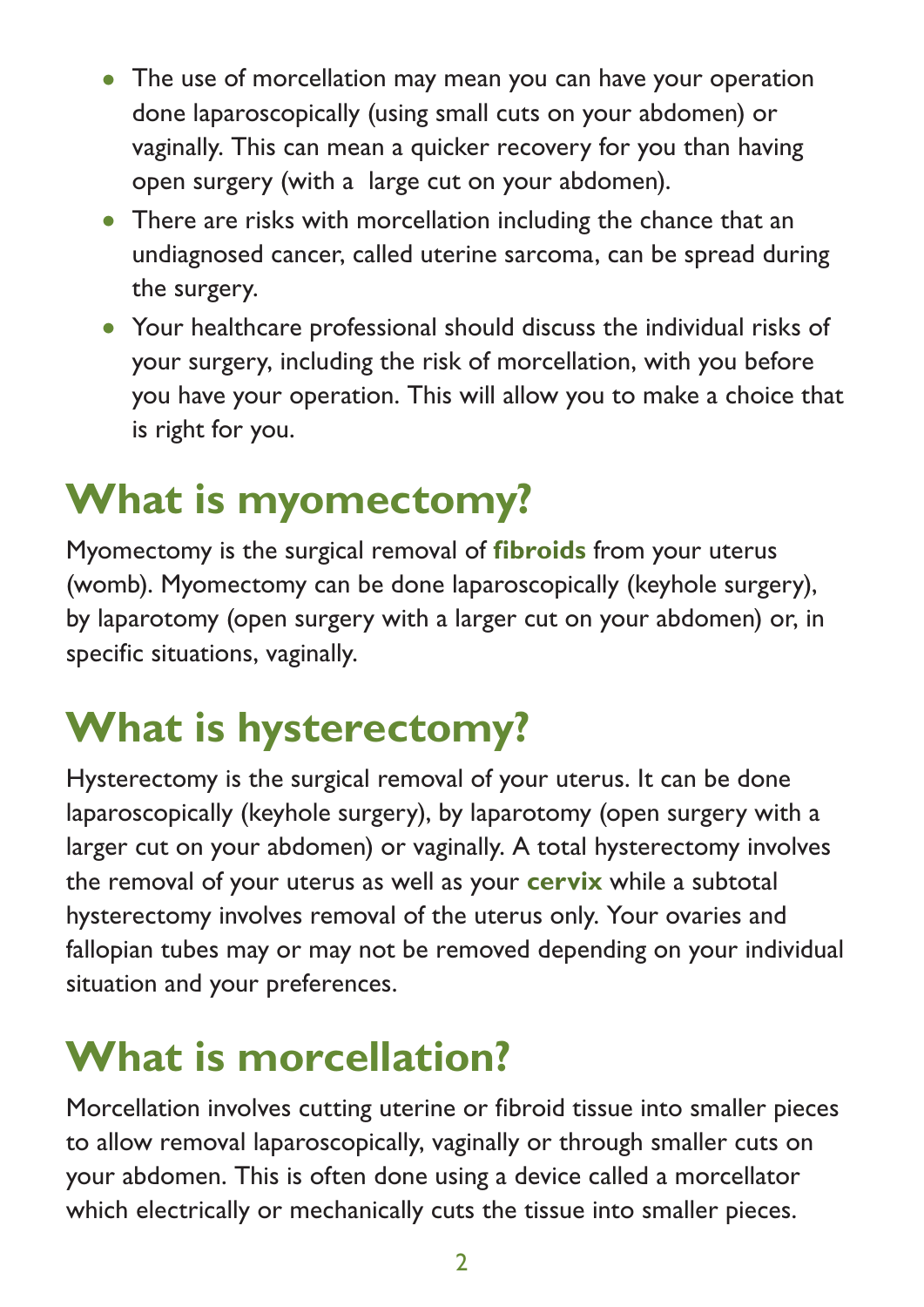Morcellation is usually only considered if you are having a laparoscopic total hysterectomy and your uterus is too big to be removed through your vagina, if you are having a laparoscopic subtotal hysterectomy (where the cervix is left in place) or if you are having a laparoscopic myomectomy.

However, sometimes even if you are having an *open* hysterectomy or myomectomy, or if you are having a *vaginal* hysterectomy or myomectomy, the uterus or fibroids may need to be cut into smaller pieces to allow them to be removed more easily. This is considered a type of morcellation.

### **What are the benefits of morcellation?**

Morcellation allows the removal of a large fibroid or uterus through small cuts on your abdomen (keyhole surgery) or through your vagina. This means:

- less pain after surgery
- reduced risk of infection
- reduced risk of blood clots in the legs or lungs
- a shorter hospital stay
- quicker recovery.

#### **What are the risks of morcellation?**

- **Small pieces of benign (non-cancerous) fibroid tissue could be left inside your abdomen.** These may then attach to the internal organs in your abdomen where they can continue to grow. You may then require additional surgery to remove these fibroids. The risk of this happening is thought to be 1 in 120 (uncommon) to 1 in 1200 (rare).
- **Morcellation of uterine tissue or a fibroid that could contain an unexpected cancer called [uterine sarcoma.](https://www.rcog.org.uk/en/patients/medical-terms#u)**
	- { Before considering morcellation, your healthcare professional will have offered you investigations that may include an ultrasound scan, a magnetic resonance imaging (MRI) scan, an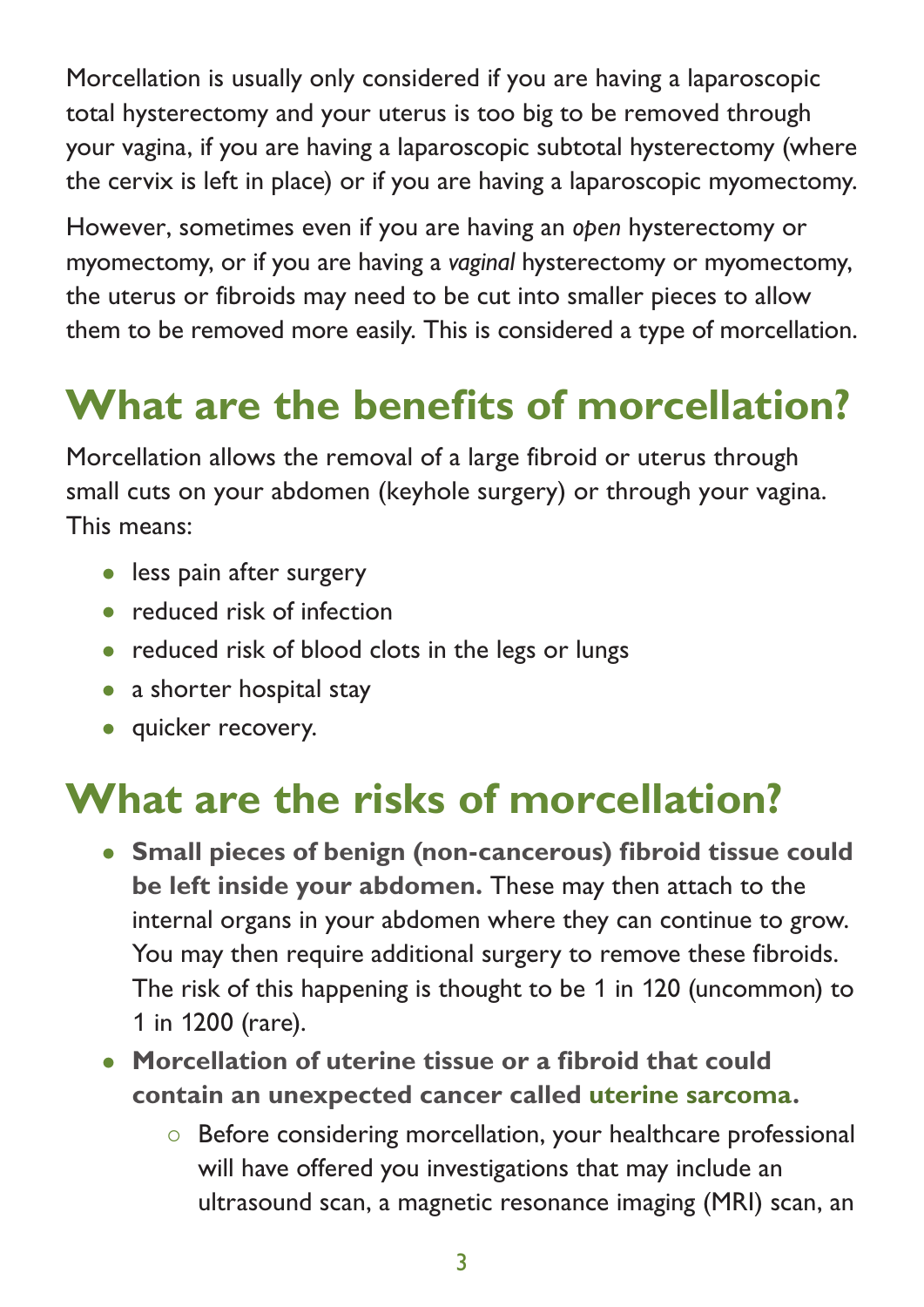endometrial biopsy (biopsy of the uterus lining) and a cervical smear test. However, none of the currently available tests can reliably diagnose uterine sarcoma before surgery.

- $\circ$  The risk of unexpected uterine sarcoma in fibroids depends on your age and is higher around the time of and after your menopause. Various studies have quoted this risk as ranging from:
	- $\blacksquare$  1 in 65 to 1 in 278 (if you are over 60 years of age),
	- $\blacksquare$  1 in 158 to 1 in 303 (if you are between 50 and 59)
	- 1 in 304 to 1 in 1250 (if you are younger than 50).
- { While these studies don't give us exact risk figures, they do tell us that the risk increases significantly with age. If you are over 50 years of age, your risk is higher and continues to increase as you get older.
- $\circ$  If an unexpected uterine sarcoma is morcellated then it can potentially cause the cancer to spread and worsen your chances of survival.

#### **What might affect my risk of having a uterine sarcoma?**

The following factors may mean that you have a higher risk of uterine sarcoma. Your healthcare professional will check for these and discuss with you before considering morcellation.

- fibroids that are growing quickly
- findings suspicious of uterine sarcoma on your ultrasound or MRI scan
- if certain types of breast, ovarian or bowel cancer run in your family (such as **[BRCA mutations](https://www.rcog.org.uk/en/patients/medical-terms#b)** or **[Lynch syndrome](https://www.rcog.org.uk/en/patients/medical-terms#l)**)
- your age, as your risk is higher around the time of and after your menopause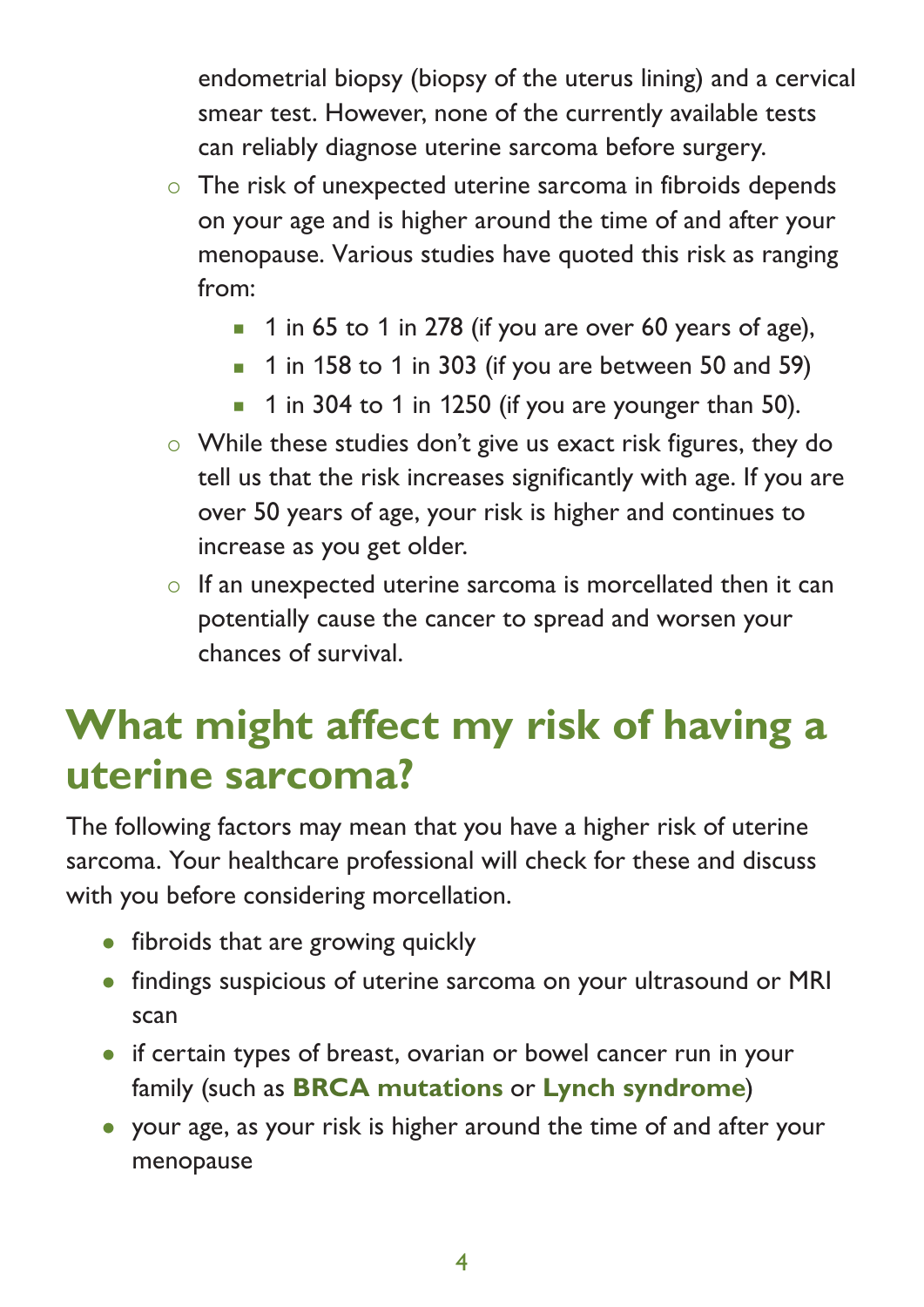- your ethnicity fibroids are more common in black women and the chances of uterine sarcoma may also be higher
- if you have ever used the drug tamoxifen
- if your fibroid continues to grow despite medical treatment
- if you have had radiotherapy to your pelvis
- bleeding after your menopause or irregular vaginal bleeding.

If you have a fibroid that appears suspicious, your healthcare professional may discuss your case with a multidisciplinary team (MDT) of specialists to help to decide what treatment to recommend to you.

#### **What are my alternatives to morcellation?**

Depending on your individual circumstances, your healthcare professional will discuss treatment options with you that include having no treatment, 'waiting and watching', medical treatment (such as tablets, injections or a hormone coil) or surgery.

An alternative to myomectomy or hysterectomy using morcellation is to choose open surgery where a larger cut is made on your abdomen to remove your fibroids or uterus. The risks and benefits of laparoscopic, vaginal and open surgery will vary depending on your individual situation and will be fully discussed with you by your healthcare professional.

Before deciding on any treatment, you will be given the chance to ask any questions you may have and to discuss any concerns so that you can make a choice that is right for you.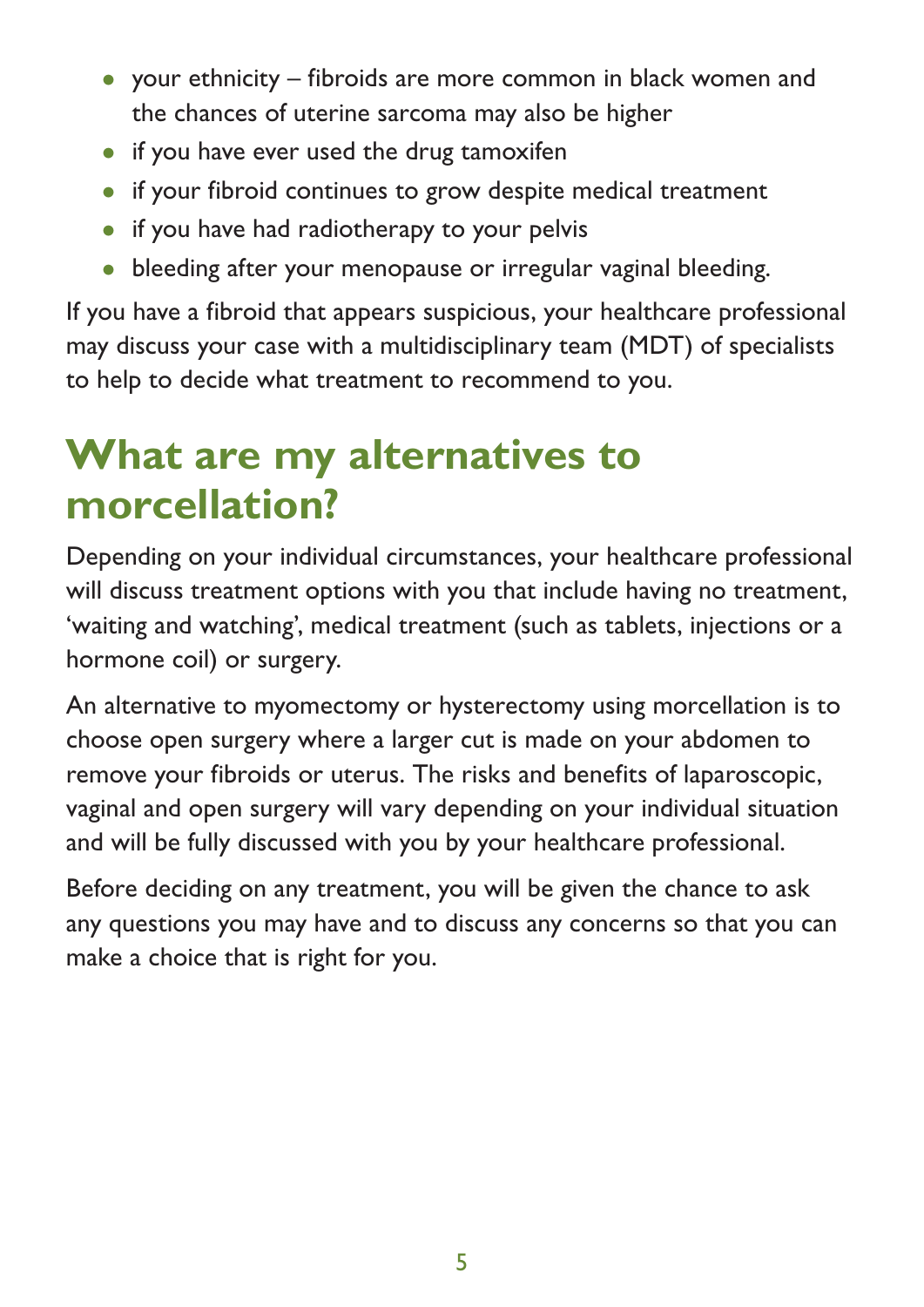#### 6

# **Further information**

RCOG Consent Advice No.13, *Morcellation for Myomectomy or Hysterectomy* (**[www.rcog.org.uk/en/guidelines-research-services/](https://www.rcog.org.uk/en/guidelines-research-services/guidelines/consent-advice-13/) [guidelines/consent-advice-](https://www.rcog.org.uk/en/guidelines-research-services/guidelines/consent-advice-13/)13/**)

RCOG information leaflet on recovering well after a laparoscopic hysterectomy: **[www.rcog.org.uk/en/patients/patient-leaflets/](https://www.rcog.org.uk/en/patients/patient-leaflets/laparoscopic-hysterectomy/) [laparoscopic-hysterectomy/](https://www.rcog.org.uk/en/patients/patient-leaflets/laparoscopic-hysterectomy/)**

A full list of useful organisations is available on the RCOG website at: **[www.rcog.org.uk/en/patients/other-sources-of-help](https://www.rcog.org.uk/en/patients/other-sources-of-help/)**

## **Making a choice**

## **Shared Decision Making**

If you are asked to make a choice, you may have lots of questions that you want to ask. You may also want to talk over your options with your family or friends. It can help to write a list of the questions you want answered and take it to your appointment.

### **Ask 3 Questions**

**To begin with, try to make sure you get the answers to three key questions if you are asked to make a choice about your healthcare.**

- 1. What are my options?
- 2. What are the pros and cons of each option for me?
- 3. How do I get support to help me make a decision that is right for me?

**\***Ask <sup>3</sup> Questions is based on Shepherd HL, et al. Three questions that patients can ask to improve the quality of information physicians give about treatment options: A cross-over trial. Patient Education and Counselling, 2011;84: 379-85







<https://www.aquanw.nhs.uk/SDM>